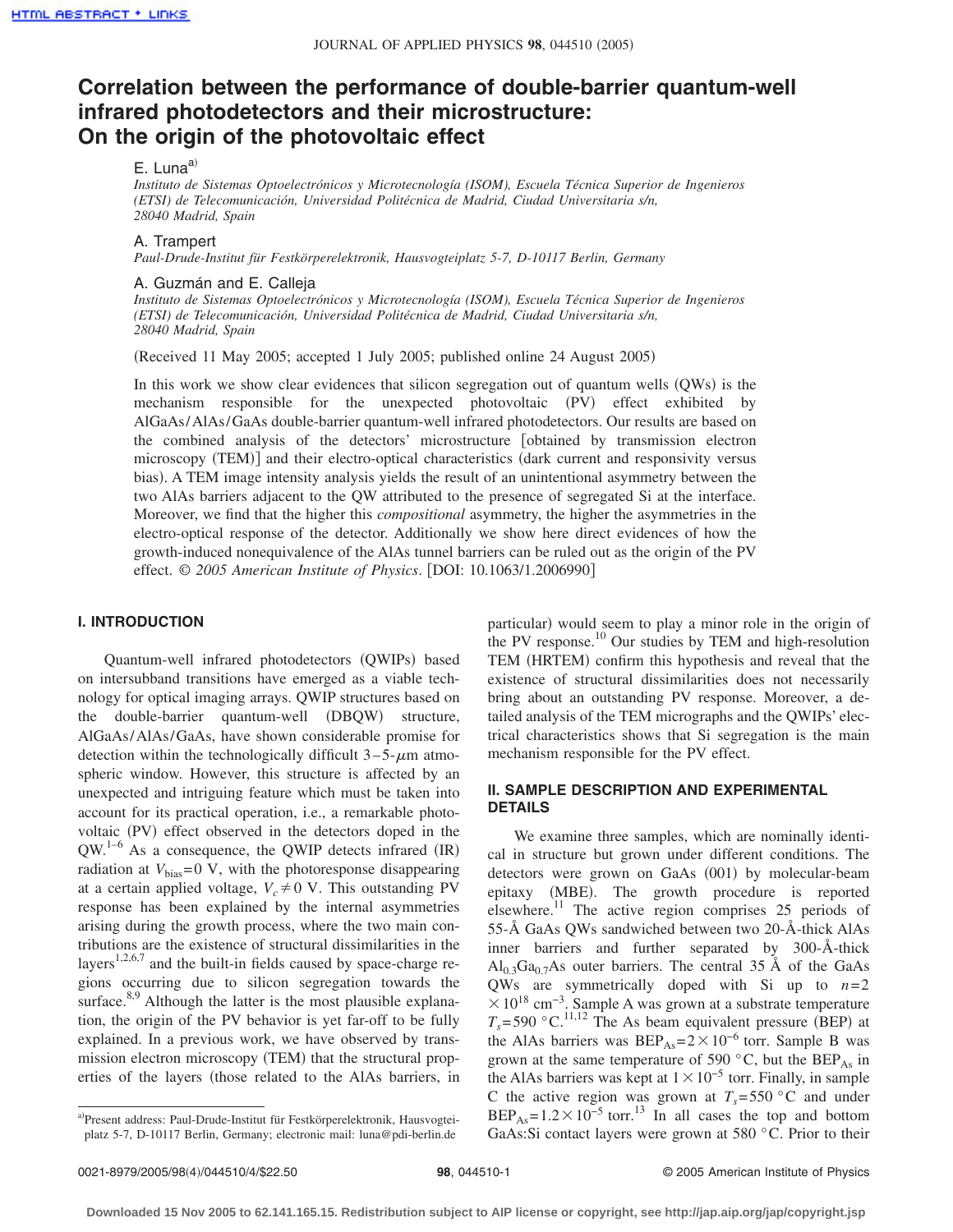characterization as photodetectors, the quality of the samples was assessed both by photoluminescence spectroscopy and high-resolution x-ray diffractometry. The QWIPs were processed into mesa photodiodes of 200  $\mu$ m in diameter with ring-shaped ohmic contacts. The experimental setup for the responsivity  $(R)$  and dark current  $(I_d)$  measurements is as reported elsewhere.<sup>14</sup> In all measurements, the bottom contact was chosen as the ground.

## **III. RESULTS AND DISCUSSION**

## **A. Electro-optical characterization**

The three QWIPs considered, although grown under different conditions, exhibit a clear photoresponse at zero bias.<sup>10</sup> However, as deduced from the value of the compensating voltage  $V_c$ , i.e., the applied voltage that compensates the internal potential drop and quenches the photosignal, it seems that sample C  $(T_s = 550 \degree C)$  would be affected by the lower PV effect:  $V_{c,25\text{-K sample A}} = 1.05 \text{ V}$ ,  $V_{c,25\text{-K sample B}}$ =1.1 V, and  $V_{c,25\text{-K sample}}$  c=0.65 V. This result could be explained assuming Si segregation. It is well known that the low-temperature growth reduces Si segregation. In this respect, the temperature dependence of the Si incorporation coefficient  $(K)$  is described by<sup>9</sup>

$$
K(T_s) = 2.4097 \times 10^{-6} \exp[0.7030(\text{eV})/k_B T_s],
$$
 (1)

where  $k_B$  is the Boltzmann constant and  $T_s$  the absolute growth temperature. Substituting the data we obtain  $K_{A,B}$  $=0.030$  59 for samples A and B ( $T_s = 863$  K); meanwhile for sample C  $(T_s = 823 \text{ K})$ ,  $K_C = 0.04822$ . This means that Si incorporation is 37% higher (i.e., Si segregation is 37% lower) when reducing the growth temperature from 590 to 550 °C. This value agrees with the change in  $V_c$  for the detectors considered, estimated as 38%–40%. Note that, assuming that



FIG. 1. Asymmetry in the electro-optical characteristics, (a)  $I_d(+) / I_d(-)$  vs *V* at 77 K and (b)  $R(+)/R(-)$  vs *V* at 25 K. In both cases notice the high asymmetry exhibited by sample A and the most symmetrical behavior of sample C.



7 ML (AlAs1)

FIG. 2. Cross-sectional HRTEM images. The layer widths are also shown. (a) sample A and (b) sample B. In this case, the image is taken along  $[010]$ ,  $(c)$ sample C.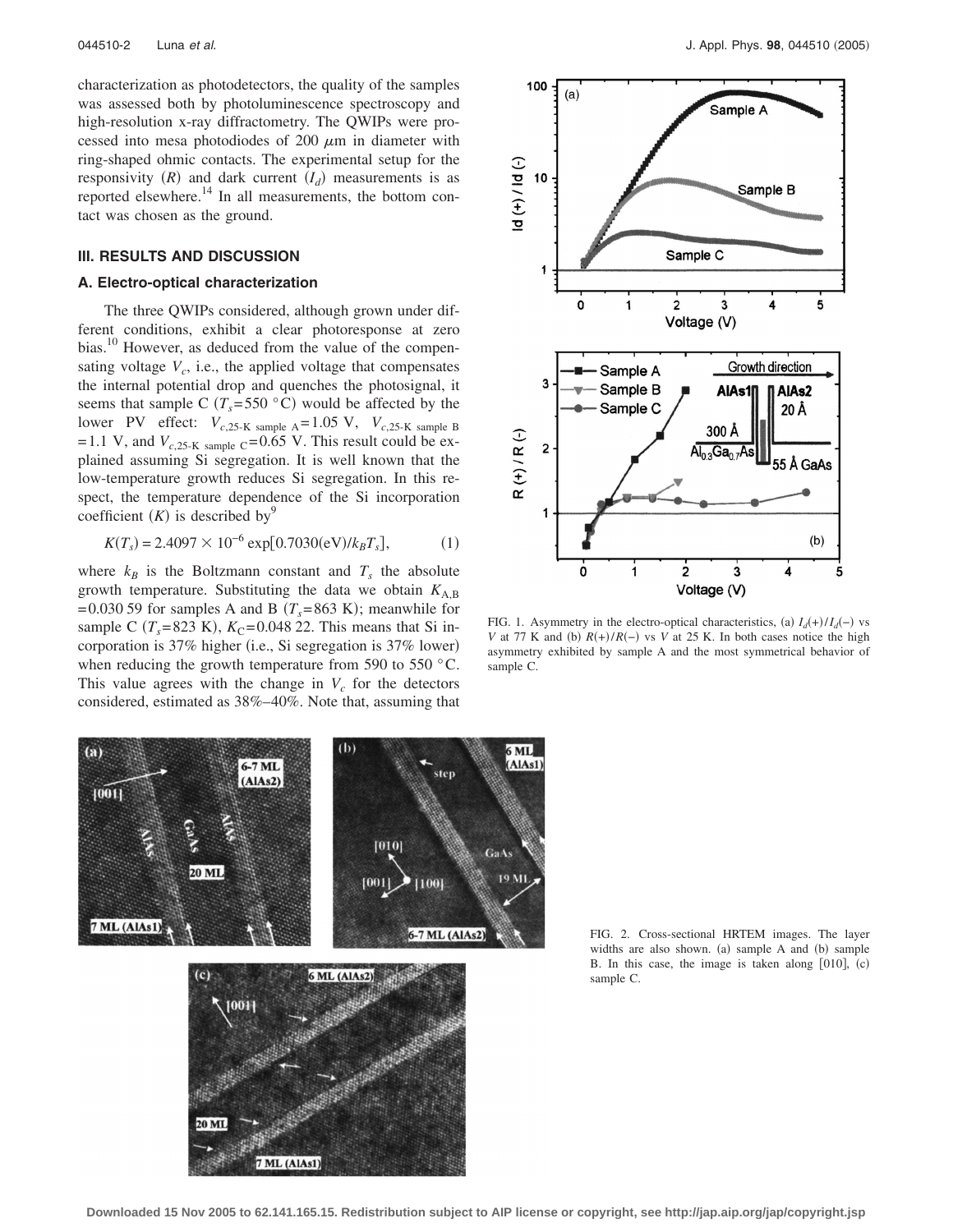

FIG. 3. Dark-field TEM micrographs obtained with **g**  $=(002)$ .  $[(a)$  and  $(b)]$  The images' intensity reveals an unintended asymmetry between the two AlAs layers. (c) In sample C  $(T_s = 550 \degree C)$  no asymmetry is detected. The arrow indicates the growth direction in each case.

the internal asymmetries and PV effect are caused by Si segregation,  $V_c$  may act as an indication of the *amount* of segregated Si. On the other hand, it is possible to compare the magnitude of the internal asymmetry in each detector through the analysis of their electrical characteristics  $I_d$  vs  $V$ and  $\overline{R}$  vs  $V$ <sup>10,15,16</sup> The asymmetry in the  $I_d$  and  $\overline{R}$  data can be seen in Figs.  $1(a)$  and  $1(b)$ , where we plotted the measured ratio of the forward to reverse current versus voltage and the ratio of the responsivity for negative and positive bias versus voltage, respectively. Notice that although the three detectors are nominally identical, the *unintended* internal asymmetries are different in each case. In both curves, the highest asymmetry is found in sample A, whereas sample C shows the most symmetrical plot. As before, assuming the asymmetries to be mainly due to Si segregation,  $^{9,15}$  QWIP C behavior is in considerable agreement with the known fact that the lowtemperature growth minimizes the Si segregation.<sup>17</sup>

## **B. Transmission Electron Microscopy**

In order to study specifically the influence of the microstructure on the PV response and internal asymmetries, we have performed a study by cross-sectional TEM and HRTEM of the set of QWIPs. The analysis was carried out in a Jeol JEM 3010 microscope operating at 300 kV. Cross-sectional specimens were conventionally prepared including mechanical thinning and Ar-ion-beam sputtering. Samples A and C were examined along the [110] and [110] directions, while sample B was studied along the previous directions and, additionally, along [010]. Figure 2 shows the HRTEM images of the three detectors. Our first result is that, in all cases, the two AlAs barriers adjacent to the QW have the same width  $[\pm 1$  ML (monolayer), within the MBE growth uncertainty], ruling out the proposal of a nonequivalent AlAs layer thickness as the origin of the PV behavior, as suggested in the literature.<sup>1</sup> We find that for samples A and B the variation in the interface roughness between the inverted (GaAs/AlAs) and normal (AlAs/GaAs) interfaces seems to be very small [cf. Figs.  $2(a)$  and  $2(b)$ ]; while the inverted interface is atomically abrupt, the normal shows a structural roughness of 1–2 ML. Despite that in these detectors the AlAs barriers have been grown under different BEP<sub>As</sub>, both samples exhibit approximately the same amount of interface roughness, which do not justify the different "asymmetries" of the  $I_d$  and  $R$  curves.<sup>10</sup> In contrast, sample C is affected by a noticeable lateral inhomogeneity, which produces fluctuations in the layer thicknesses, especially in the AlAs barriers [Fig.  $2(c)$ ].